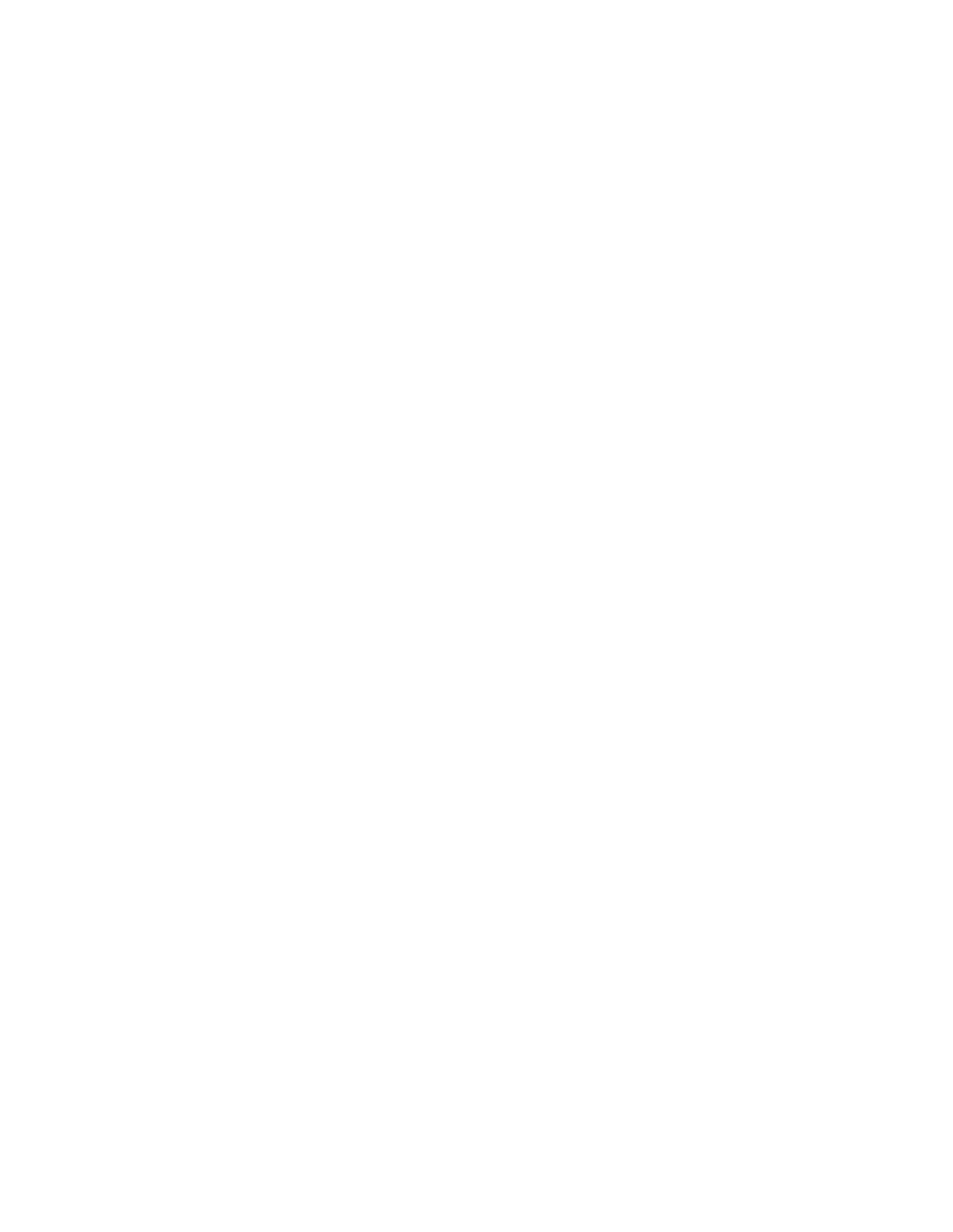3. **Term.** Unless earlier terminated as set forth in paragraph 6 below, the initial term of this Agreement shall be for one (1) year, commencing on the Effective Date, but in no event earlier than July 1, 2007 (the "**Initial Year**"). This Agreement shall automatically renew for successive one-year periods commencing on the anniversary of the first day of the month in which the Effective Date (or July 1, 2007) occurred (each, a "**Renewal Year**"), unless either party notifies the other party of such party's desire not to renew this Agreement, not less then 30 days prior to the expiration of the Initial Year or any Renewal Year, as applicable. By way of example only, if Member executes this Agreement and pays the Membership Fee on July 1, 2007, the first Renewal Year would commence on July 1, 2008; if the Member executes this Agreement and pays the Membership Fee on August 14, 2007, the first Renewal Year would commence on August 1, 2008.

4. **Membership Fee.** Each Member has, contemporaneously with the execution of this Agreement and as a condition precedent to Company's obligations to Member(s) under this Agreement, paid the membership fee in the applicable amount set forth on Exhibit B, attached hereto and made a part hereof (the "**Membership Fee**") to Company for the Initial Year. Company may, by written notice to the Member(s) signing this Agreement, adjust the Membership Fee for the next Renewal Year and any subsequent Renewal Year(s). Company will bill the Member(s) for the Membership Fee for any Renewal Year at least 60 days before the beginning of that year and the Member agrees to pay the invoiced Membership Fee within 30 days after the date of invoice. Failure to pay the invoiced Membership Fee for any Renewal Year in a timely manner is cause for termination of this Agreement by Company.

5. **E-mail Communications.** Communications between the Member(s) and the Practice via email shall be governed by the Practice's then-current Health Insurance Portability and Accountability ("**HIPAA**") privacy policies and procedures. Notwithstanding the foregoing, the Members shall not use email for communication regarding emergencies or other time-sensitive issues. Neither Company, the Practice nor any Practitioner shall be liable to the Members for any loss, cost, injury or expense caused by, or resulting from: (i) a failure or delay in response to the Member(s) due to technical failures, including, but not limited to, technical failures attributable to the Practice's, Practitioner's, or Company's internet service provider, power outages, failure of the Practice's, Practitioner's, or Company's electronic messaging software, failure by Company, a Practitioner or the Member(s) to properly address e-mail messages, failure of the Practice's, Practitioner's, or Company's computers or computer network, or faulty telephone or cable data transmission; or (ii) any interception of e-mail communications by a third party.

6. **Termination.** An adult Member or Company may terminate this Agreement at any time upon 30 days' prior written notice to the other party and a terminated Member(s) shall be entitled to a refund of a pro rata portion of the Membership Fees previously paid by the Member(s) based upon the number of months remaining in the Initial Year or Renewal Year after the termination date. Termination of a Member shall terminate the membership of all other Members included in the Membership Fee, unless otherwise agreed by the Company and upon payment of an alternate Membership Fee to the Company and execution of a new Membership Agreement.

7. **No Practice of Medicine**. Company does not engage in the practice of medicine or provide any Medical Services. To the extent that any act or service required or permitted to be rendered by Company by any provision of this Agreement may be construed or deemed to constitute the practice of medicine (as that term may be defined under the laws of the State of Florida from time to time), said provision of this Agreement shall be void ab initio and the performance of said act or service by Company shall be deemed waived by the Member.

8. **Independent Medical Judgment.** Each Practitioner retains full and free discretion to exercise his/her professional medical judgment on behalf of the Member(s) and nothing in this Agreement shall be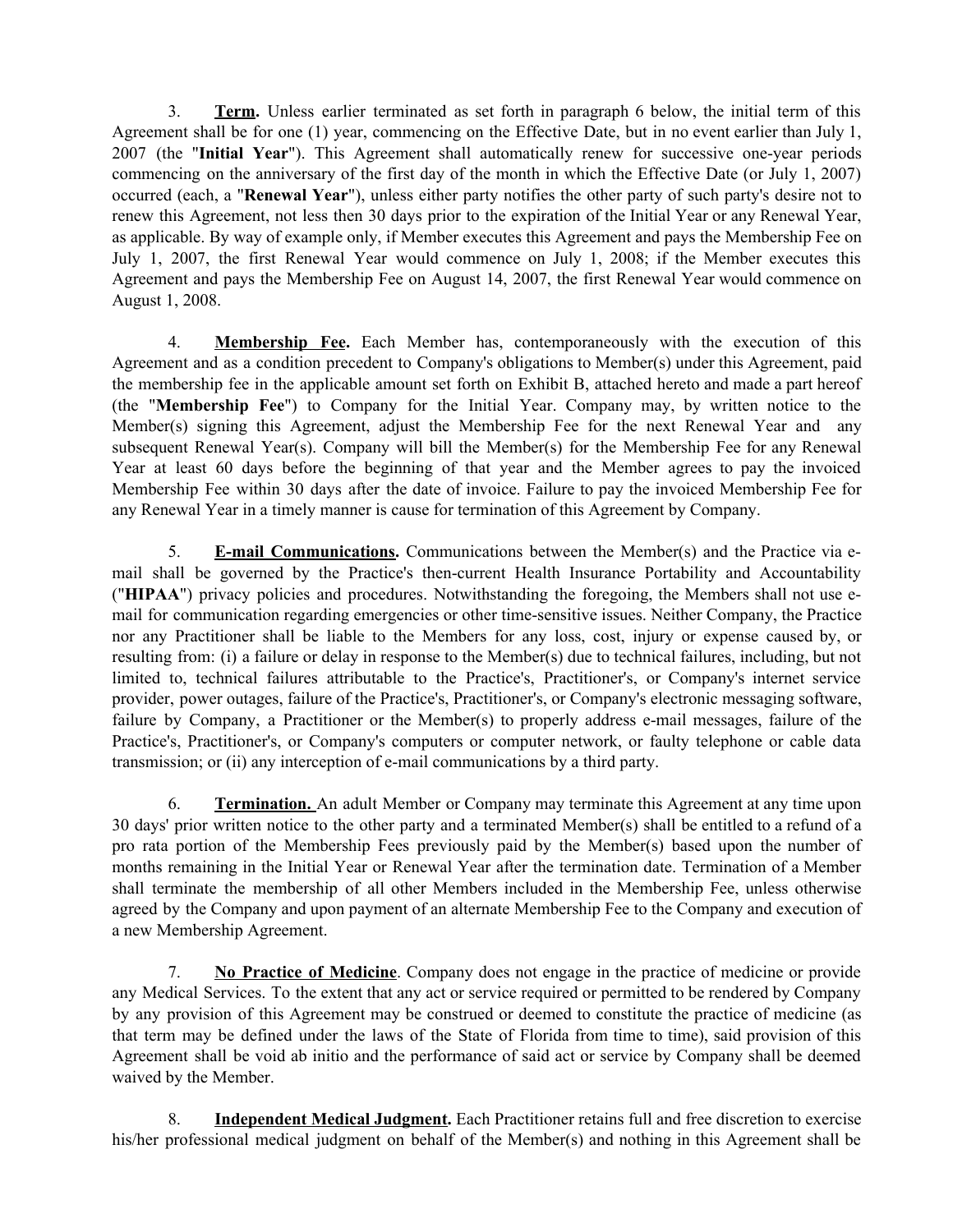deemed or construed to influence or affect a Practitioner's independent medical judgment on behalf of the Member.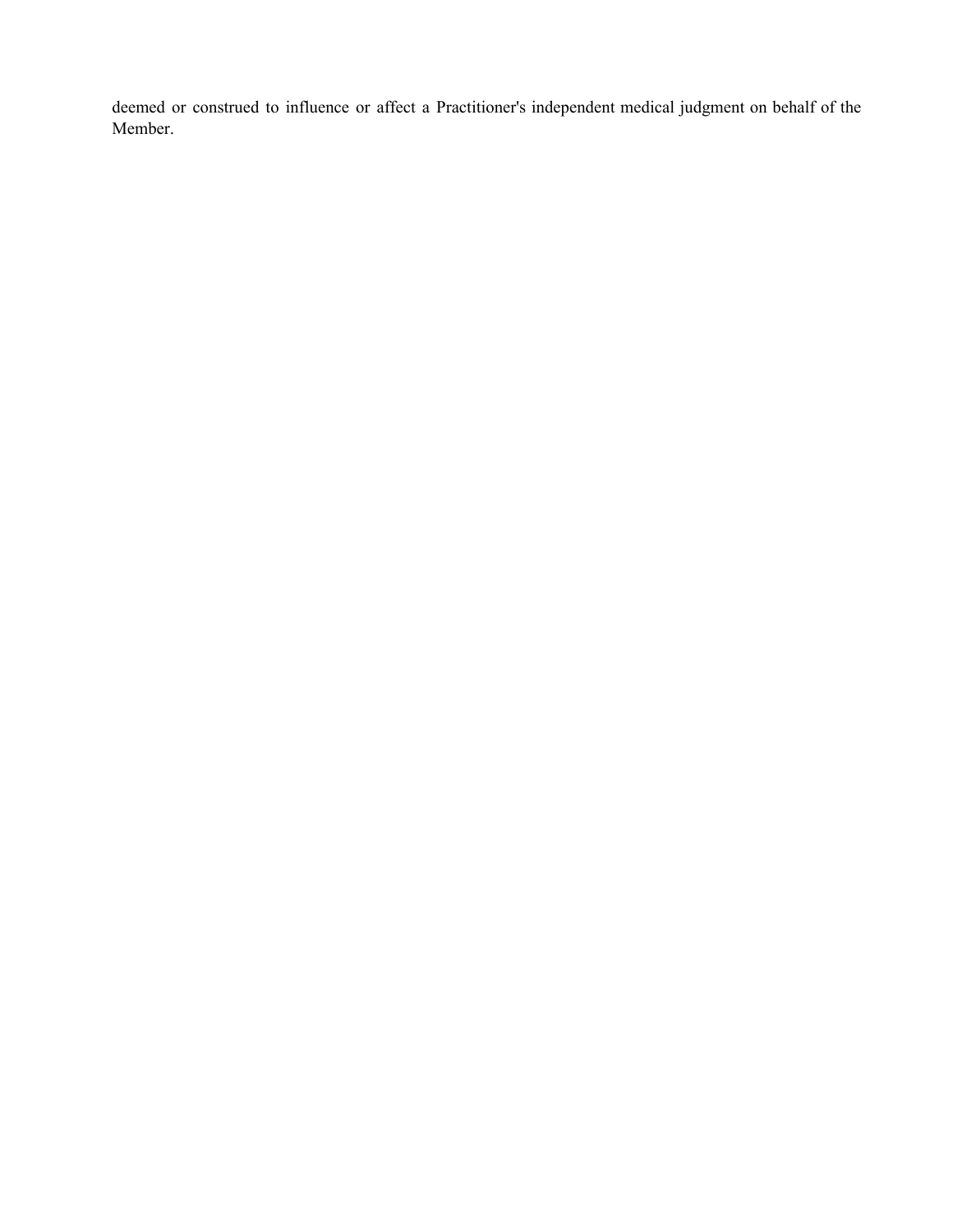9. **Change of Law.** If there is a change of any state or federal law, regulation or rule which affects this Agreement or the activities of either party under this Agreement, or any change in the judicial or administrative interpretation of any such law, regulation or rule, and either party reasonably believes in good faith that the change will have a substantial adverse effect on that party's rights or obligations under this Agreement, then the party may, upon written notice, require the other party to enter into good faith negotiations to renegotiate the terms of this Agreement to achieve compliance with such changed law, regulation, rule or judicial or administrative interpretation. If the parties are unable to reach an agreement concerning the modification of this Agreement within the earlier of forty-five (45) days after the date of notice seeking renegotiation or the effective date of the change, or if the change is effective immediately, then either party may immediately terminate this Agreement by written notice to the other party. In the event of a termination pursuant to this paragraph 9, the Member(s) shall receive a pro rata refund of his/her/their Membership Fee.

10. **Non-Assignment.** Neither party may assign this Agreement without the prior written approval of the other party; provided, however, for the Member(s), such written approval must be that of an adult Member.

11. **Entire Agreement; Amendment.** The parties certify that this instrument contains the entire agreement of the parties and revokes any currently existing agreements, whether written or oral, between the parties regarding the subject matter hereof. Furthermore, except as expressly provided herein, this Agreement shall not be affected by reference to any other documents. This Agreement may not be changed orally, and may only be amended by an agreement in writing signed by the parties hereto; provided, however, for the Member(s), such written agreement must be that of an adult Member.

12. **Survival.** The covenants contained herein that contemplate performance after termination or expiration of this Agreement shall survive any termination or expiration of this Agreement.

**IN WITNESS WHEREOF**, the undersigned parties have executed this Agreement as of the Effective Date set forth above.

#### **FLORIDA PEDIATRIC CARE, LLC: MEMBER:**

By: Elias Milgram, M.D., F.A.A.P., Manager Signature of Parent or Legal Guardian

Print Name:

**MEMBER:** Relationship:

Signature of Parent or Guardian

Print Name:

Relationship: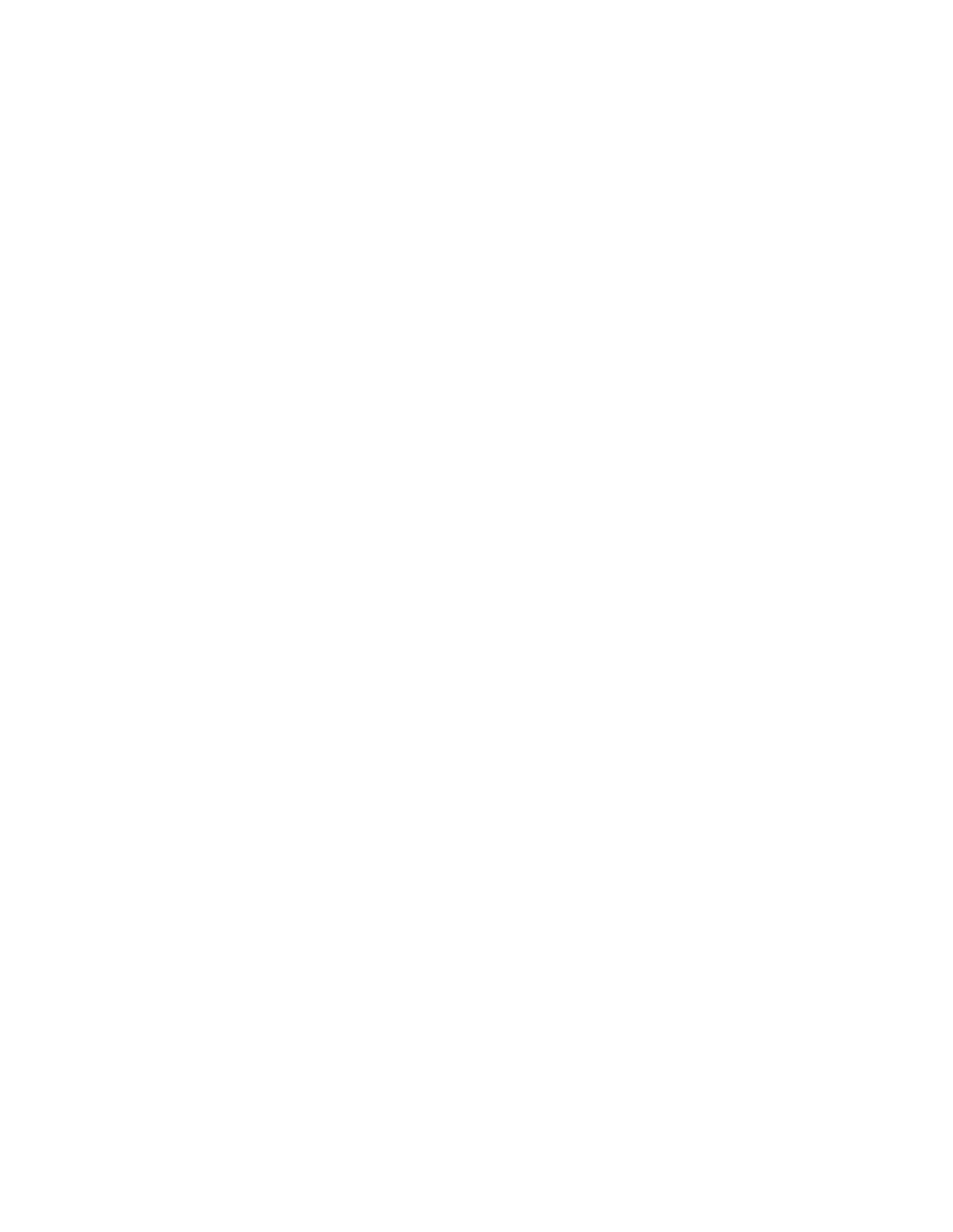# **SCHEDULE 1 COMPANY AMENITIES**

- **1. Panel Limits.** Company will contract with ELIAS MILGRAM M.D., LLC ("Practice"), to employ Practitioners, including Physician(s) who each (if more then one Physician) agree to limit the size of their practices to approximately 600 patients, and to provide the Medical Services described on Schedule 2.
- **2. Same Day / Next Day Appointments.** Company will provide adult Member(s) with detailed instructions on how to reach Physician(s) and/or Practitioner(s) through various means, including but not limited to e-mail and telephone (collectively, the "Communications Amenities"). The Company will contract with the Practice to arrange for the adult Members to be able to use the Communications Amenities to make same day (or, where appropriate, next business day) appointments for a child Member to see Physician(s) or Practitioner(s).
- **3. Extended Patient Appointments.** Company will contract with the Practice to arrange for the adult Member to be able to elect to have 30 minute appointments for a child Member with Physician, regardless of medical necessity.
- **4. Availability.** Company will contract with the Practice to arrange for Physician(s) and/or Practitioner(s) generally to be available to communicate with an adult Member (or Member's authorized representative), through one or more of the Communications Amenities.
- **5. Insurance Consultation and Support.** Company will assist Practice with insurance claims processing for Medical Services provided to the child Member(s) by Physician(s) and Practitioner(s) that are reimbursable to or on behalf of the Member(s). Company support staff will be available to answer Member(s)' insurance questions and, upon Member(s)' request, to help prepare necessary insurance paperwork.
- **6. Office Amenities.** Member(s) will have access to a comfortable and semi-private waiting area.
- **7. Members' Waiting Time.** Company will contract with the Practice to arrange for Physician(s) and/or Practitioner(s) to use his/her/their best efforts to be available to the Member(s) at the time of a scheduled appointment, with no waiting time, unless Physician(s) or Practitioner(s) are attending to a medical emergency.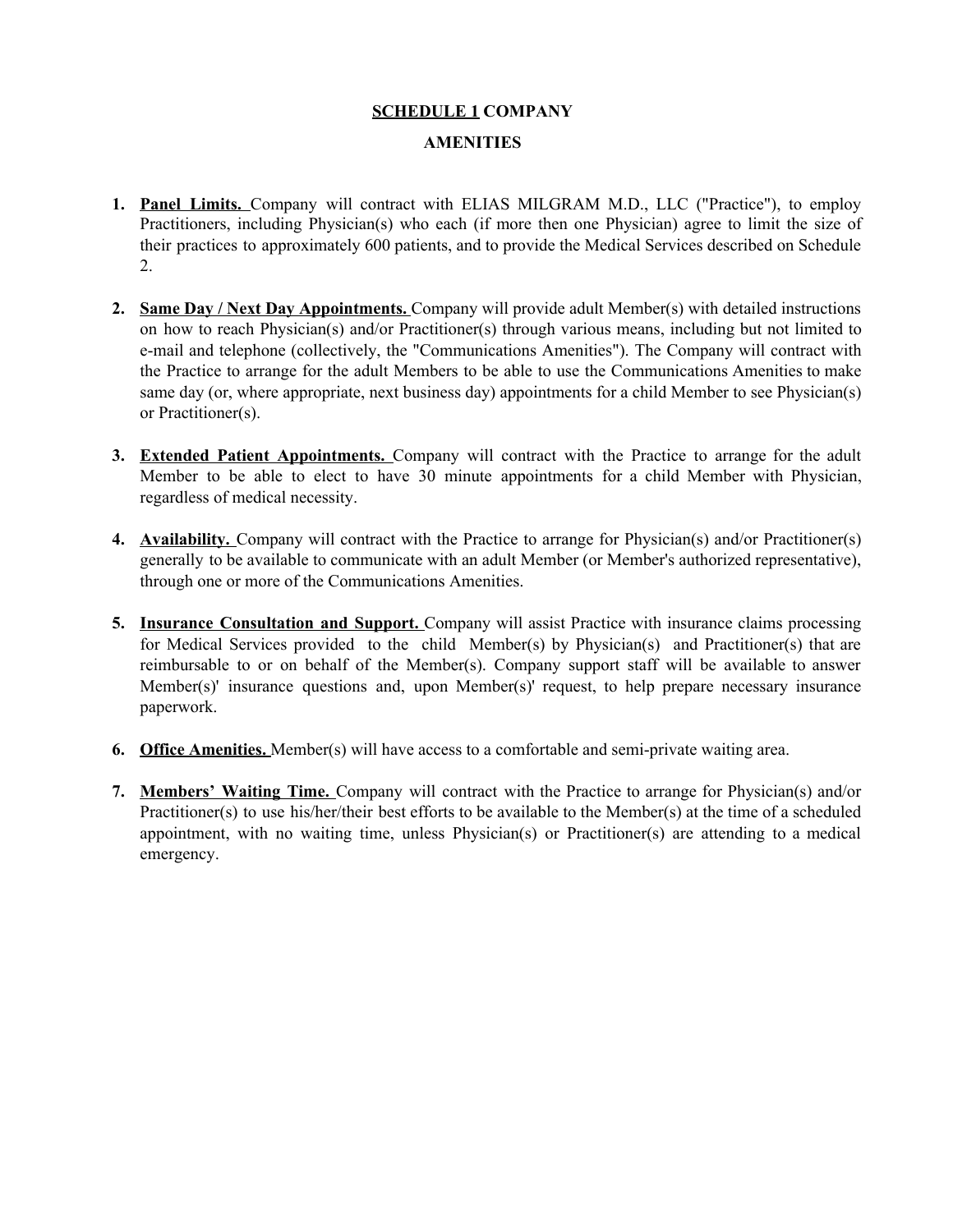### **SCHEDULE 2 PROFESSIONAL SERVICES PROVIDED BY PHYSICIAN AND OTHER PRACTITIONERS**

- 1. **Limited Number of Patients.** The Practice's Physician(s) will limit the size of their practices to approximately 600 patients each, and will provide the Medical Services described on this Schedule 2.
- 2. **Same Day/Next Day Appointments/Limited Waiting Time.** The Member(s) will be able to make same day (or, where appropriate, next business day) appointments for child Member(s) to see Physician(s) or Practitioner(s). Physician(s) and Practitioner(s) will use his/her/their best efforts to be available to the child Member(s) at the time of a scheduled appointment, with no waiting time, unless attending to a medical emergency.
- 3. **Extended Patient appointments.** Each appointment with Physician(s) or Practitioner(s) will, at the adult Member's election, have an allotted time of 30 minutes, regardless of medical necessity, or longer, at the discretion of Physician(s) or Practitioner(s).
- 4. **Availability.** Physician(s) or Practitioner(s) generally will be available to communicate with adult Member(s) (or Member(s)' authorized representative), through one or more of the Communications Amenities. "Availability" shall include availability for consultations with health care providers attending to the child Member(s) overseas or otherwise outside of Practice's usual service area.
- 5. **House Calls.** Physician(s) or Practitioner(s) will provide house calls to a child Member(s)' place of residence, if warranted in Physician(s)' or Practitioner(s)' professional judgment.
- 6. **Hospital Care Coordination.** Physician(s) or Practitioner(s) will, to the extent reasonably feasible and so long as Physician(s) or Practitioner(s) has or have clinical privileges at the applicable hospital, be personally involved in all local hospital care provided to the child Member(s). When a child Member is receiving care at a hospital at which no Physician or Practitioner has privileges, to the extent reasonably feasible, Physician or Practitioner will be involved in coordinating the child Member's care with the treating physician by telephone.
- 7. **Presence at Local Emergency Room.** So long as Physician(s) or Practitioner(s) have clinical privileges at the applicable hospital, Physician(s) or Practitioner(s) will meet a child Member at a local emergency room, when reasonably necessary in Physician(s) or Practitioner(s) medical judgment.
- 8. **Test Result Communications.** Physician(s) or Practitioner(s) will communicate directly with an adult Member about a child Member's test results.
- 9. **Travel Medical Services.** Physician(s) or Practitioner(s) will, on an adult Member's request, provide certain travel-related Medical Services to child Member(s), including an office visit prior to travel, vaccination advice, assistance with identifying physicians located at child Member(s)' travel destination, and consultation with such physicians, as necessary. An Additional Amenity Charge may apply.
- 10. **Visitor Medical Services.** Physician(s) or Practitioner(s) will, on an adult Member's request, provide Physician(s)' or Practitioner(s)' Medical Services on a temporary basis to the child(ren) of a Member's visiting guests who reside outside the Miami-Dade or Broward counties for more than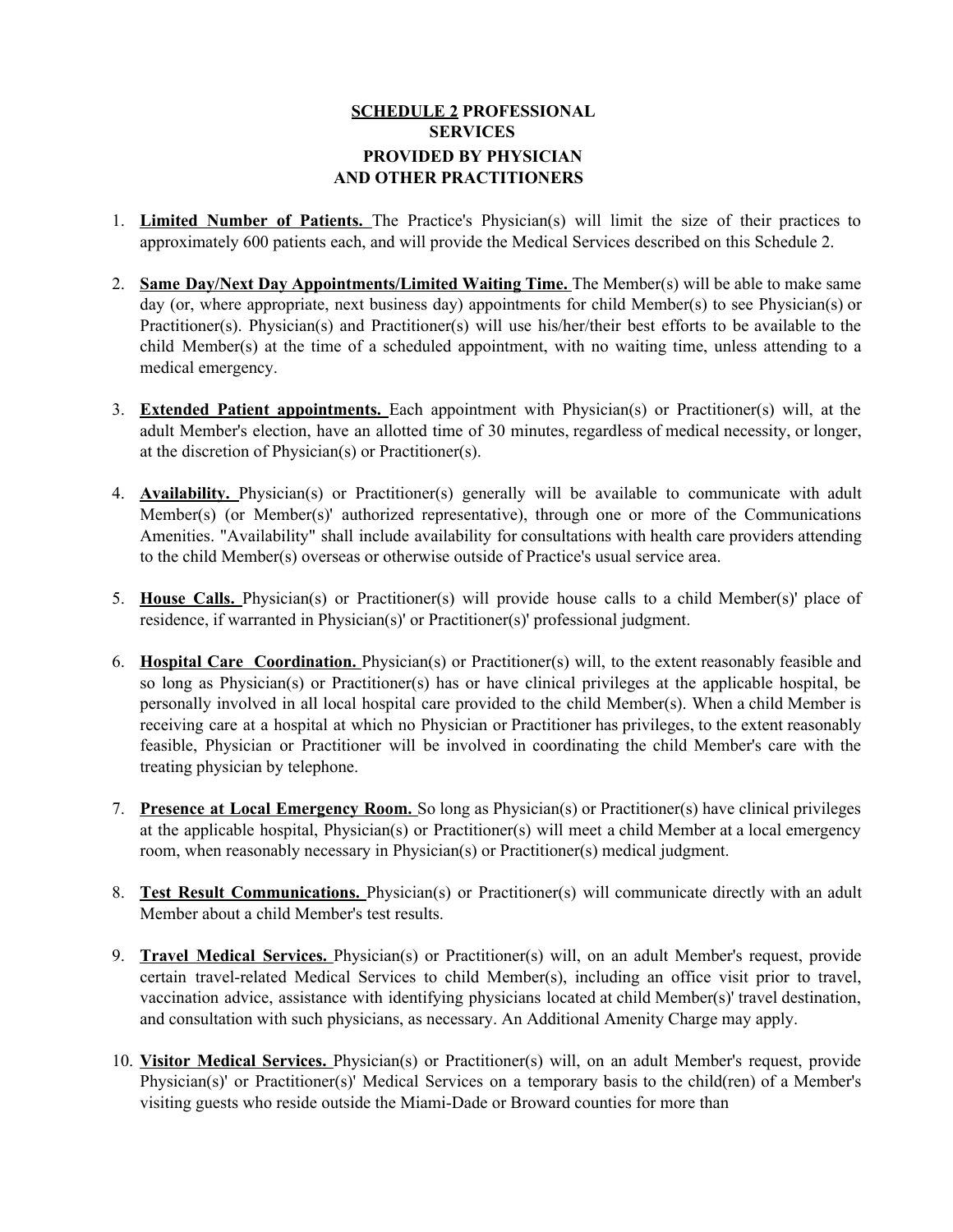eight (8) months of each year, without the visiting guests being required to become Members. Such guests or Member shall be solely responsible for payment for any temporary Medical Services rendered to their child(ren) at the time of service and neither Physician(s) or Practitioner(s) shall have any obligation to participate in or submit any claim for reimbursement to any insurance for such temporary Medical Services.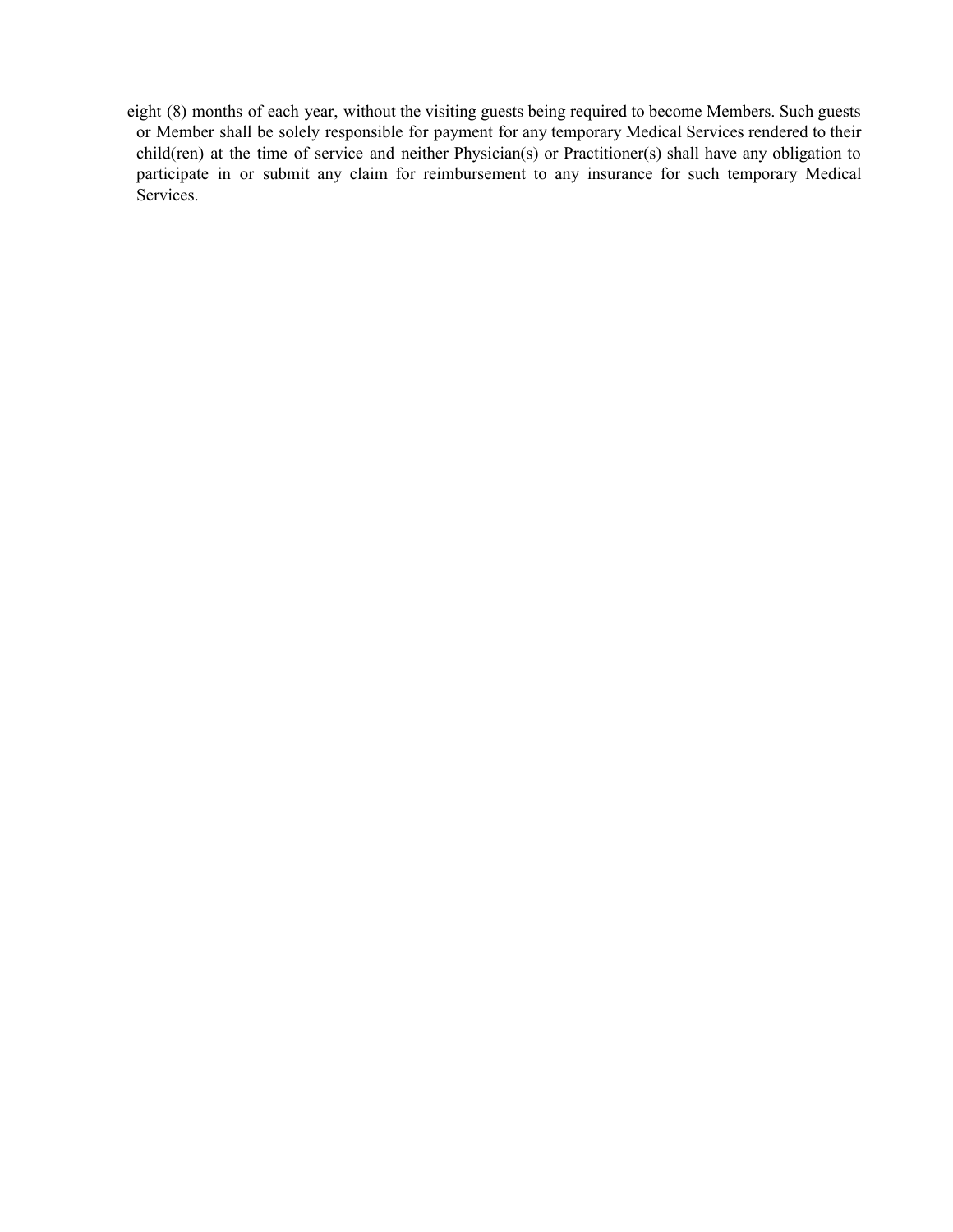## **EXHIBIT A MEMBER INFORMATION**

| Father's Name:        | Mother's Name:    |
|-----------------------|-------------------|
| Signature:            | Signature:        |
| Address:              | Address:          |
|                       |                   |
| Telephone Number:     | Telephone Number: |
| Fax:                  | Fax:              |
| $E-$<br>mail address: | E-mail address:   |
| Child's Name (1):     | Child's Name (2): |
| Child's Name $(3)$ :  | Child's Name (4): |
| Child's Name (5):     | Child's Name (6): |
| Child's Name (7):     | Child's Name (8): |

## **THE FOLLOWING ADULT MEMBER, LISTED ABOVE, IS HEREBY DESIGNATED AS THE PERSON FOR THE COMPANY TO CONTACT WITH REGARD TO THIS MEMBERSHIP AGREEMENT:**

Print Name